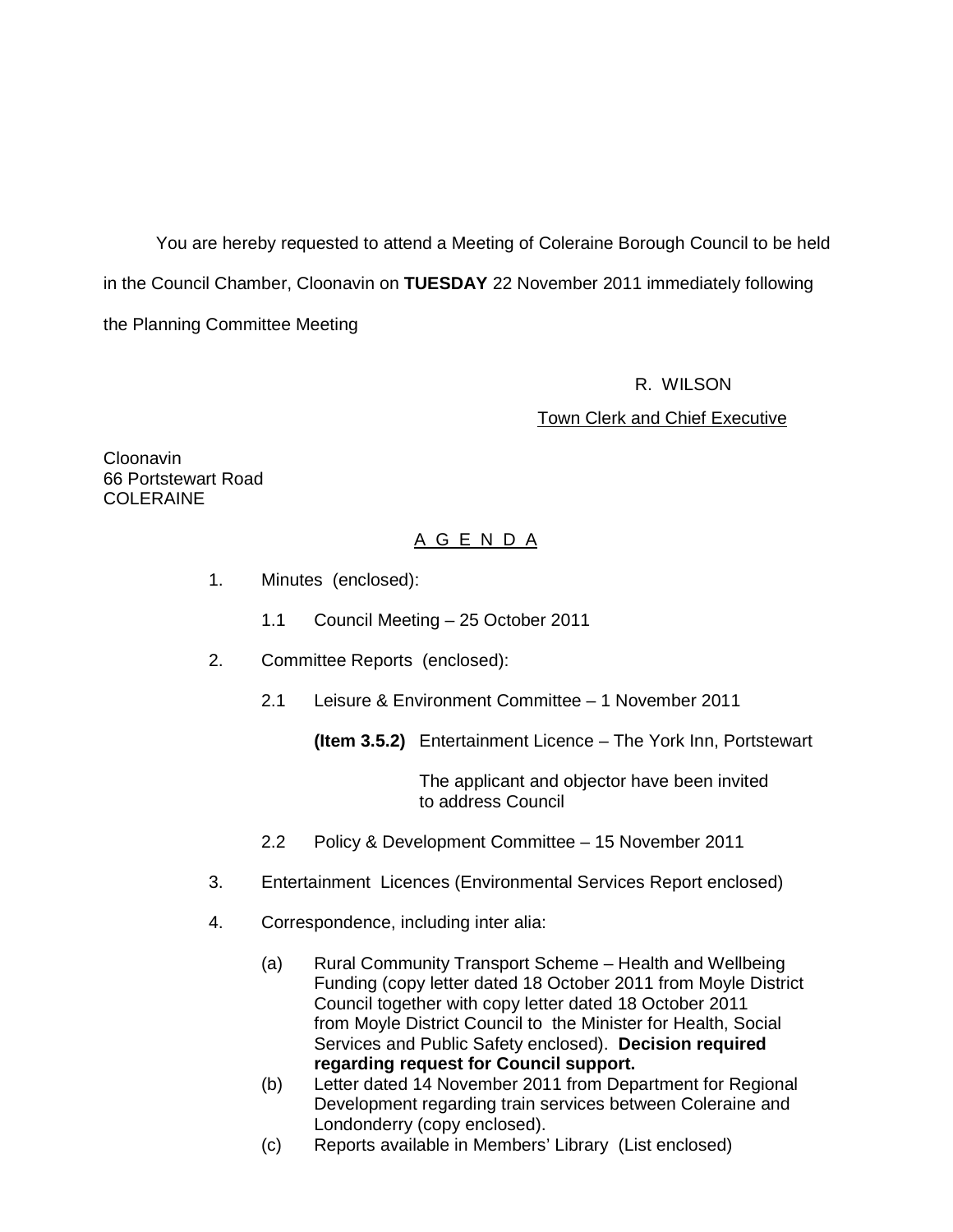- 5. Consultation Documents (List enclosed)
- 6. Documents for Sealing

## **Enclosed for Information:**

i) Department for Social Development – Concordat between the Voluntary & Community Sector and the Northern Ireland Government

To: Each Member of Council **18 November 2011**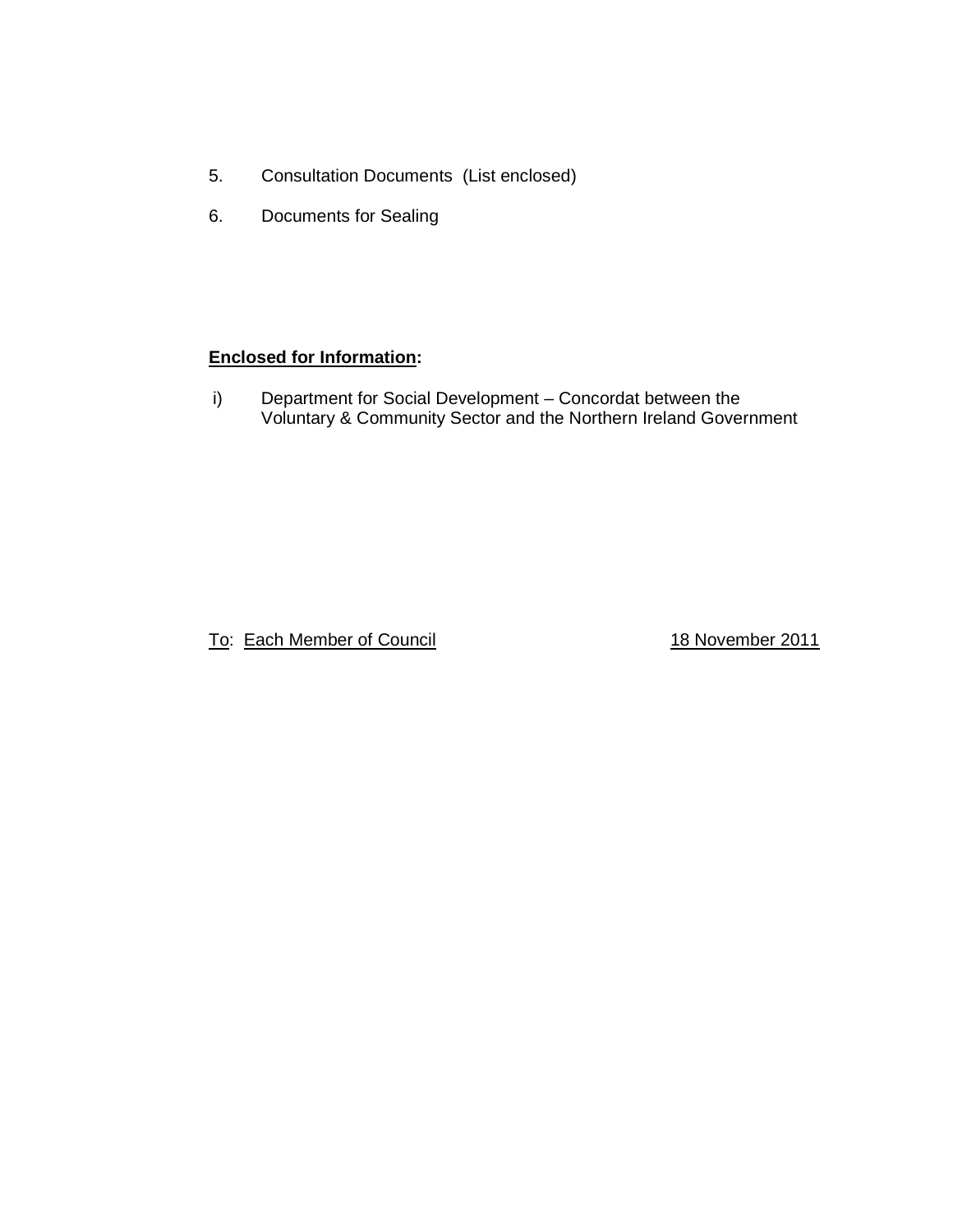## **COUNCIL MEETING**

## **25th October, 2011.**

**Present:** The Mayor, Alderman J. M. Bradley, in the Chair

The Deputy Mayor, Councillor W. A. King

#### **Aldermen**

W. T. Creelman N. F. Hillis M. T. Hickey (Mrs.) W. J. McClure

#### **Councillors**

- C. Archibald D. Harding D. D. Barbour R. J. Holmes Y. Boyle (Ms.) R. A. Loftus (Mrs.) A. S. Cole W. McCandless G. Duddy D. McClarty E. P. Fielding (Mrs.) G. L. McLaughlin M. Fielding **A. McQuillan**  B. Fitzpatrick
	-

**Officers in Corporate Director of Environmental Services, Corporate Attendance:** Director of Leisure and Development, Head of Development Services and Administrative Assistant

## **1.0 MAYOR'S REMARKS**

 The Mayor welcomed everyone to the Meeting especially the members of the Northern Education and Library Board Coleraine Youth Service's Youth Council, which represented all post-primary schools in the Borough.

## **2.0 COMMUNITY PHARMACY NI**

 Members noted Mr. McCaughan, Community Pharmacist, had withdrawn this presentation.

## **3.0 2011 SUPERVALU BEST KEPT AWARDS**

 The Mayor announced that Coleraine had been awarded first place in the Large Town category of the 2011 Supervalu Best Kept Awards. The Deputy Mayor reported that he had attended the awards presentation and extended thanks to all those who had contributed to this achievement.

The Mayor, on behalf of Council, would write to Council departments to thank staff for their input.

## **4.0 MINUTES**

The Minutes of the Council Meeting of 27<sup>th</sup> September, 2011 were confirmed and signed.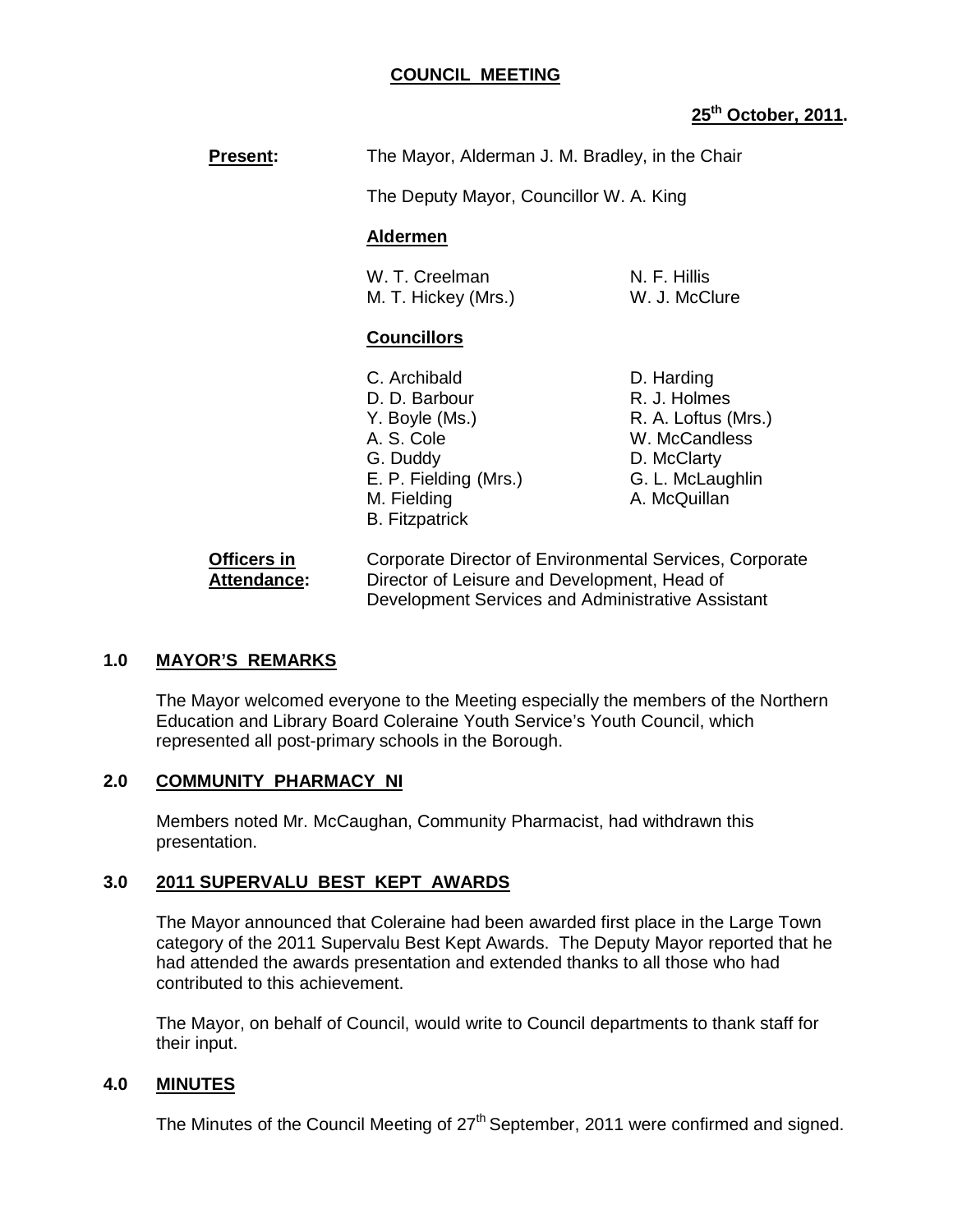### **5.0 COMMITTEE REPORTS**

### **5.1 Leisure and Environment Committee**

 The Chairman, Councillor Cole, moved the adoption of the Leisure and Environment Committee Report; this was duly seconded by Councillor Mrs. Fielding.

Matters arising:

#### 5.1.1 Court Case

### **Agreed:**

On the proposal of Councillor McClarty and seconded by Alderman Mrs. Hickey, that this item be deferred to the Leisure and Environment Committee meeting on 1<sup>st</sup> November, 2011 for decision.

The Committee Report was agreed subject to the amendment.

## **5.2 Planning Committee**

 The Chairman, Alderman McClure, moved the adoption of the Planning Committee Report; this was duly seconded by Councillor Mrs. Loftus and agreed.

#### **5.3 Policy and Development Committee**

 The Chairman, Councillor Barbour, moved the adoption of the Policy and Development Committee Report; this was duly seconded by Alderman Mrs. Hickey and agreed.

## **6.0 NILGA ANNUAL CONFERENCE AND EXHIBITION**

This Conference would be held on 23<sup>rd</sup> February, 2012 in the Hilton Hotel, Templepatrick. One guest place would be available for the First Citizen.

It was agreed to defer decision on attendance until the cost for the Conference was available.

## **7.0 THE SOMME ASSOCIATION BLACK TIE ROYAL GALA DINNER**

This Gala Dinner would be held on 23<sup>rd</sup> November, 2011 in the City Hall, Belfast.

#### **Agreed:**

On the proposal of Councillor Barbour and seconded by Councillor McQuillan, that The Mayor attend this dinner.

## **8.0 DOCUMENTS TABLED**

 Members noted the list of documents which had been made available in the Members' Library (previously supplied).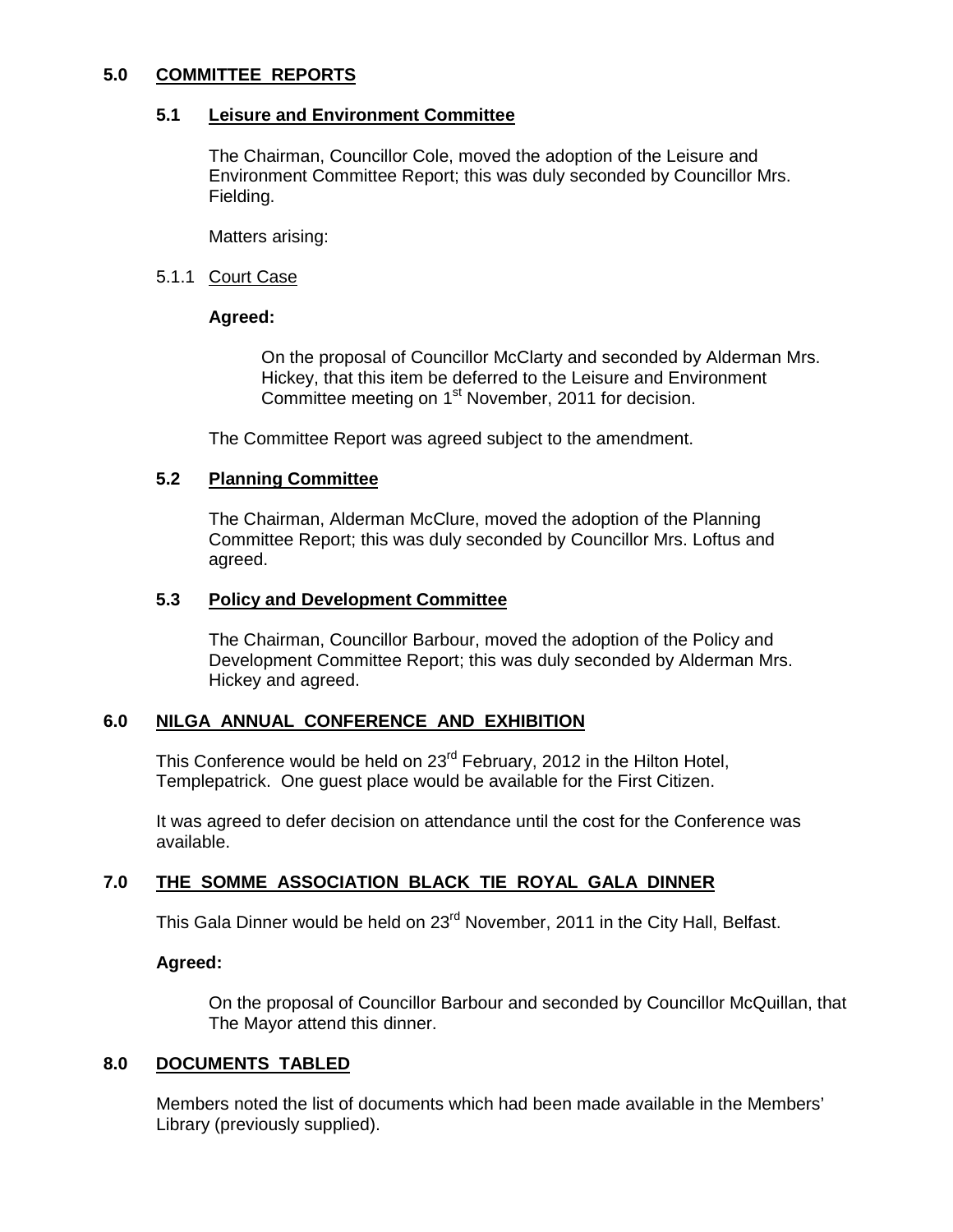## **9.0 CONSULTATION LIST**

Details of consultation documents received were noted (previously supplied).

 Any member who wished to make a response was asked to contact the Corporate Director of Environmental Services before the due date for comments as detailed in the report.

## **10.0 DOCUMENTS FOR SEALING**

Resolved:

That the following documents be sealed:

1. 2 Deed of Surrender (in duplicate) **Cemetery Titles** Council and BTCV – Land at Letterloan Road, Coleraine Grant of Right of Burial – Deeds

Register Nos. 3806 – 3816 inclusive:

Agherton 1 Ballywillan 5 Coleraine 2 Kilrea 0 Portstewart 3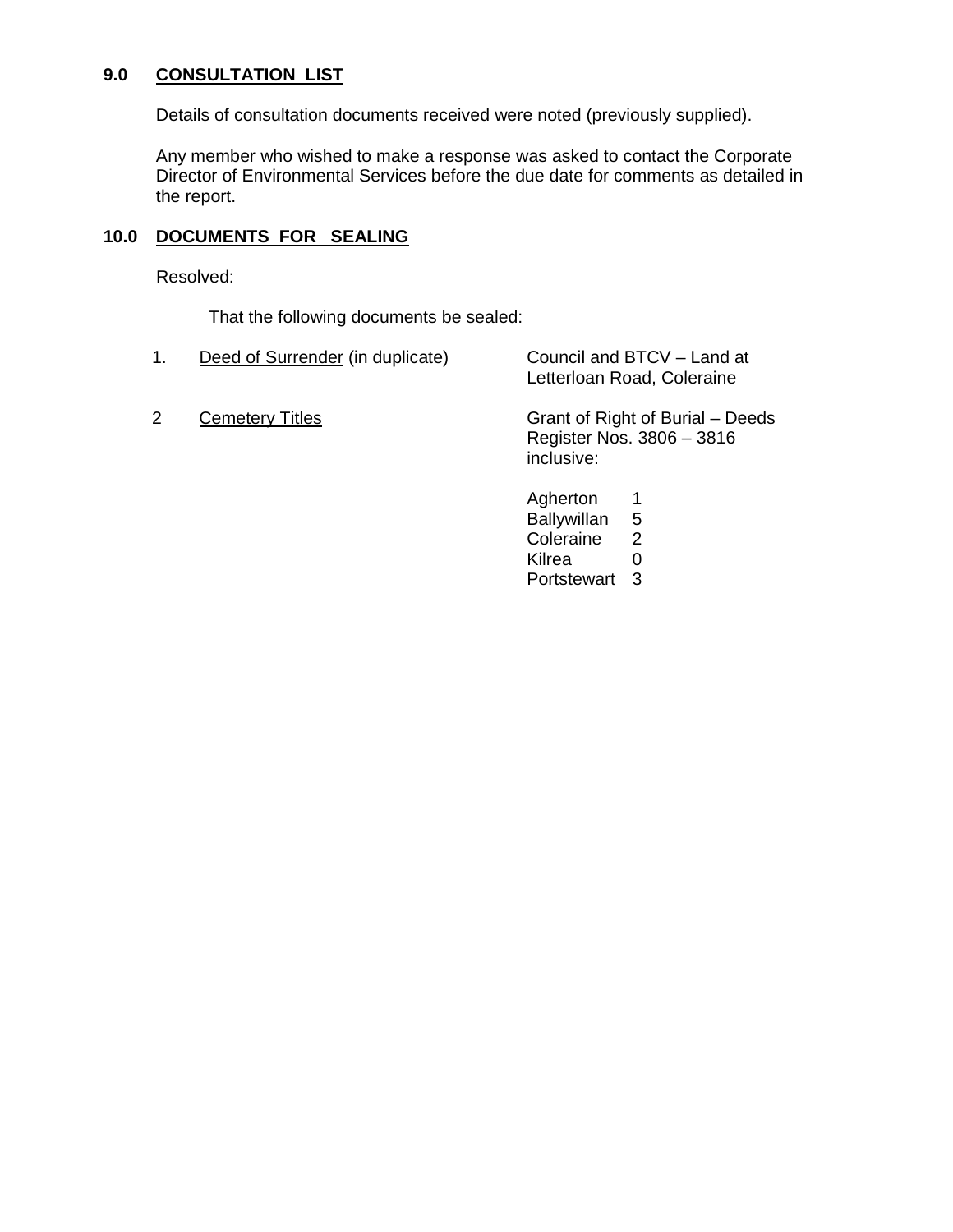## **LEISURE AND ENVIRONMENT COMMITTEE**

## **1 st November, 2011.**

| <b>Present:</b> | Councillor A. S. Cole, in the Chair |
|-----------------|-------------------------------------|
|                 |                                     |

The Mayor, J. M. Bradley

The Deputy Mayor, Councillor W. A. King

#### **Aldermen**

| W. T. Creelman      | N. F. Hillis  |
|---------------------|---------------|
| M. T. Hickey (Mrs.) | W. J. McClure |

## **Councillors**

| <b>B.</b> Fitzpatrick |
|-----------------------|
| D. Harding            |
| R. J. Holmes          |
| R. A. Loftus (Mrs.)   |
| W. McCandless         |
| D. McClarty           |
| G. L. McLaughlin      |
| A. McQuillan          |
|                       |
|                       |

| Officers in<br>Attendance: | Corporate Director of Environmental Services, Corporate<br>Director of Leisure and Development, Biodiversity Officer<br>(Items $1.0 - 3.6.2$ ) and Administrative Assistant. |
|----------------------------|------------------------------------------------------------------------------------------------------------------------------------------------------------------------------|
| Apology:                   | Councillor G. Duddy                                                                                                                                                          |

#### **1.0 WELCOME**

The Chairman welcomed everyone to the meeting.

#### **2.0 "IN COMMITTEE"**

It was agreed to discuss items to be heard "In Committee" at the end of the meeting.

#### **3.0 ENVIRONMENTAL SERVICES' REPORT**

 The Report of the Corporate Director of Environmental Services was considered (previously supplied).

Matters arising:

## **3.1 Memorandum of Understanding (MoU) – Department of Regional Development (DRD) – Snow Clearance**

Consideration was given to this topic, as detailed in the report.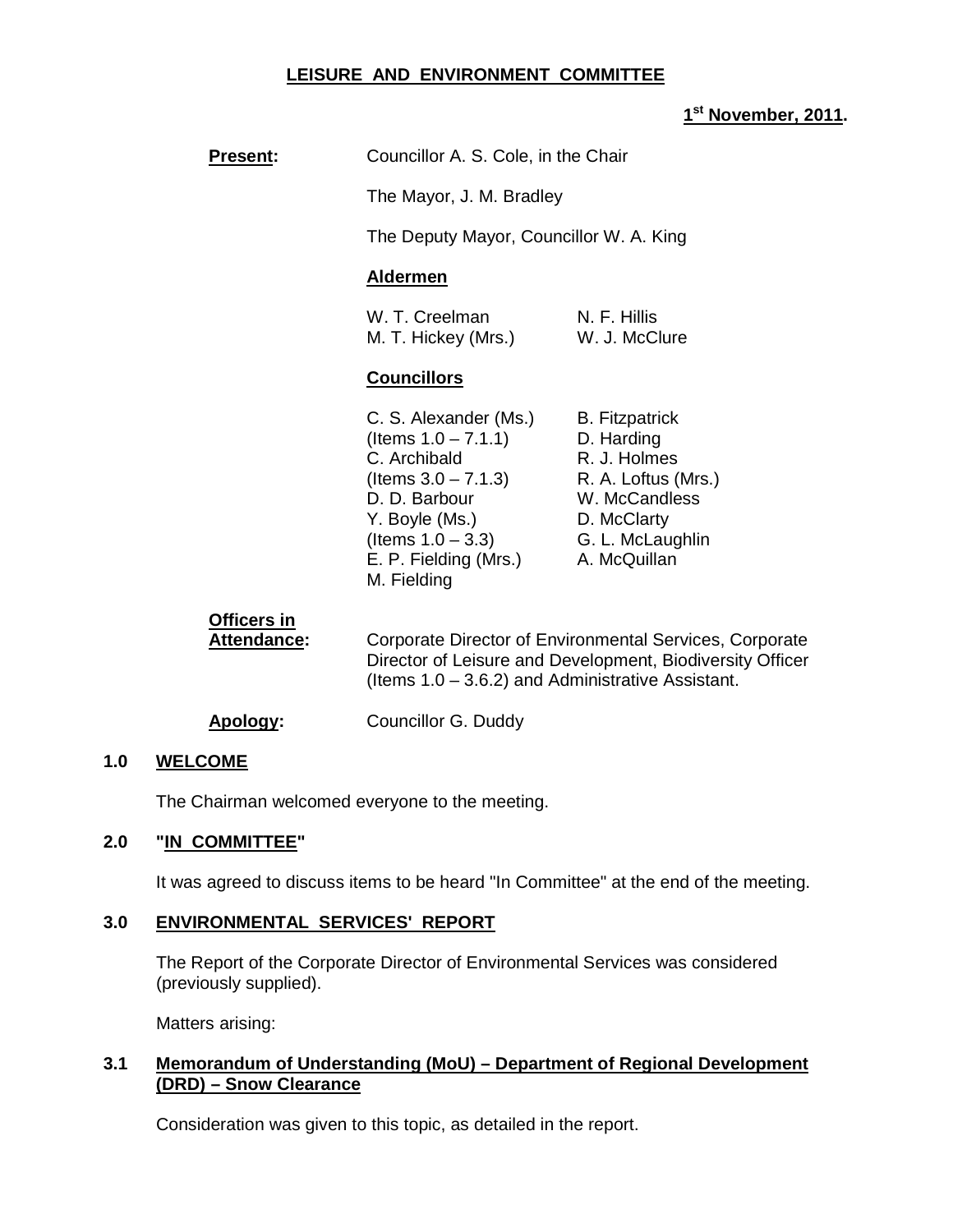A Memorandum of Understanding between each Council and DRD Roads Service has been drafted regarding the roles of Councils in the removal of snow and ice from town centre footways and pedestrian areas.

The key principles in the MoU include:

- Roads Service will lead the discussions on the schedule of towns and villages to be treated;
- Roads Service will trigger the salting/clearance operation on the basis of weather information and availability of resources;
- Roads Service will provide Council with salt free of charge to treat the footways on the agreed schedule;
- Roads Service will extend its indemnity to Council and their authorised agents;
- Council will undertake to provide staff to assist DRD Roads Service with footway clearance and salt spreading following heavy snowfalls or prolonged freezing;
- Council may delegate its responsibilities under this MoU either wholly or partially to businesses, trading organisations or community groups;
- Council will be responsible for supervising its own staff.

#### **Recommended:**

That Council agree the principles of the Memorandum of Understanding with DRD Roads Service and make the necessary resources available to deliver its role.

#### **3.2 River Ridge Recycling (RRR) Pilot Proposal**

Consideration was given to information on this pilot proposal, as detailed in the report.

#### **Recommended:**

On the proposal of the Deputy Mayor and seconded by Alderman Mrs. Hickey, that Council enter into a pilot arrangement with River Ridge Recycling to segregate 1,000 tonnes of residual waste arisings with all recyclables being retained by River Ridge Recycling and remaining residual waste to be disposed of at Craigahulliar Landfill site subject to Northern Ireland Environment Agency licensing requirements.

## **3.3 Review of and Consultation on the Identification of Bathing Waters in Northern Ireland 2011**

Consideration was given to information on this consultation, as detailed in the report.

A discussion ensued and the Corporate Director of Environmental Services answered members' various questions and noted comments.

#### **Recommended:**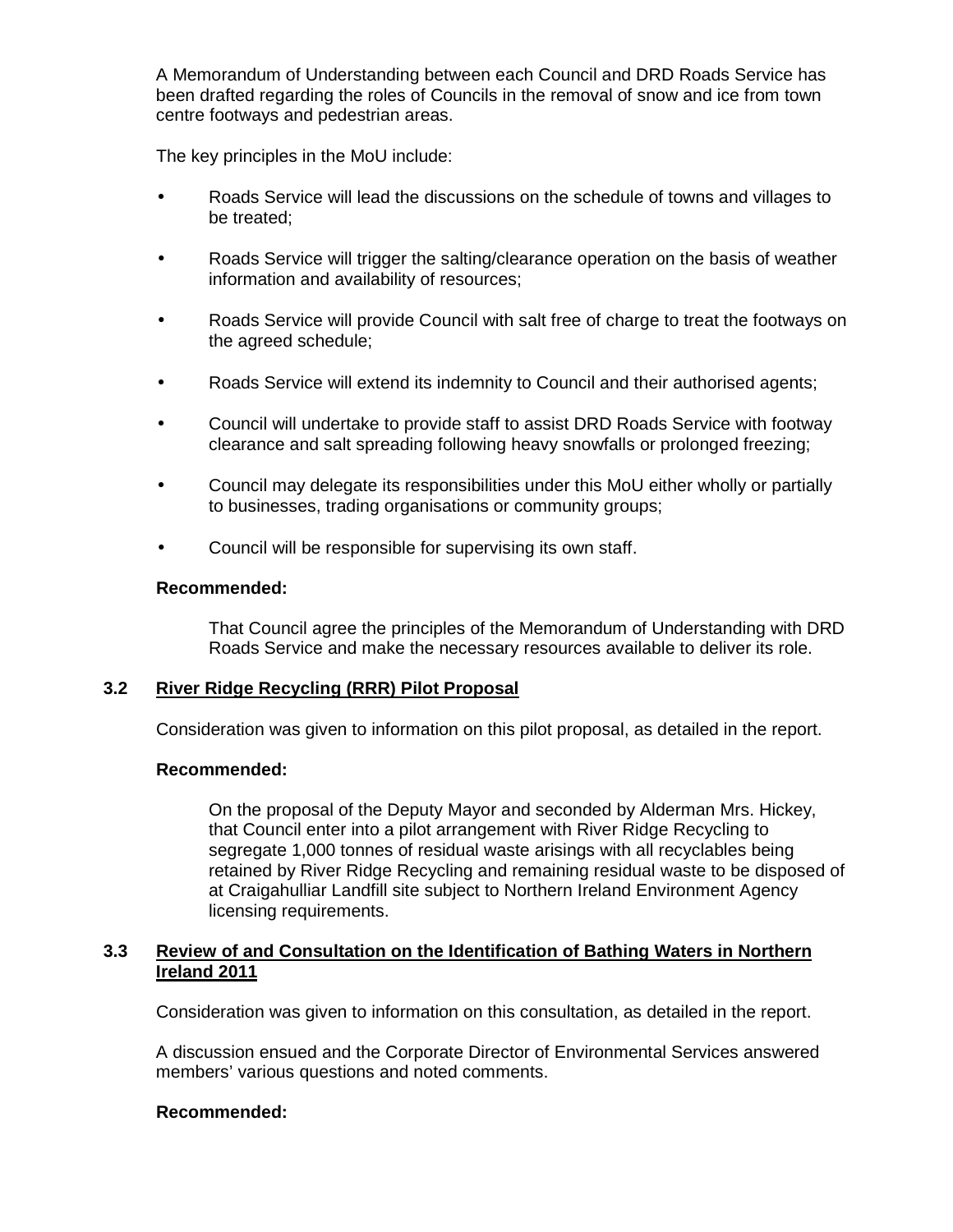That Council welcome this consultation opportunity. A full consultation response would be made on Council's behalf and issues raised by members would be included in Council's response.

### **3.4 Street Trading**

#### **Recommended:**

 That Council grant Mobile Street Trading Licences to the following that were successful in their application to trade as Mobile Street Traders:

| Application             | <b>Applicant</b>  | <b>Commodity</b>            |
|-------------------------|-------------------|-----------------------------|
| <b>Grant of Licence</b> | Mrs. N. Patterson | Ice Cream and Confectionery |
| <b>Grant of Licence</b> | Mr. J. N. Dunbar  | Ice Cream and Confectionery |

#### **3.5 Entertainment Licences**

## **3.5.1 Downhill House, Mussenden Road, Castlerock**

An application for grant of an Entertainment Licence had been received from Ms. L. J. McCook.

Days and times on which it is intended to provide entertainment:

Monday to Sunday: 10.00 a.m. – 12 midnight

#### **Recommended:**

 That an Entertainment Licence be granted subject to the following special conditions:

- All requirements as contained within Night Safe Coleraine Code of Best Practice 2008.
- All door supervisors employed must be licensed with a scheme recognised by Coleraine Borough Council.
- A Fire Risk Assessment and Management Plan, to be submitted to Council, pertaining to the main event/events 28 days (minimum) prior to such events taking place.

## **3.5.2 The York Inn, 2 Station Road, Portstewart**

An application for transfer of an Entertainment Licence had been received from Mr. J. Davies, c/o The York Inn.

Days and times on which it is intended to provide entertainment:

Ground Floor – Front Lounge/Conservatory and Public Bar

First Floor – Piano Bar Restaurant

 Monday/Tuesday – Saturday/Sunday 11.30 a.m. – 1.00 a.m. Sunday 12.30 p.m. - midnight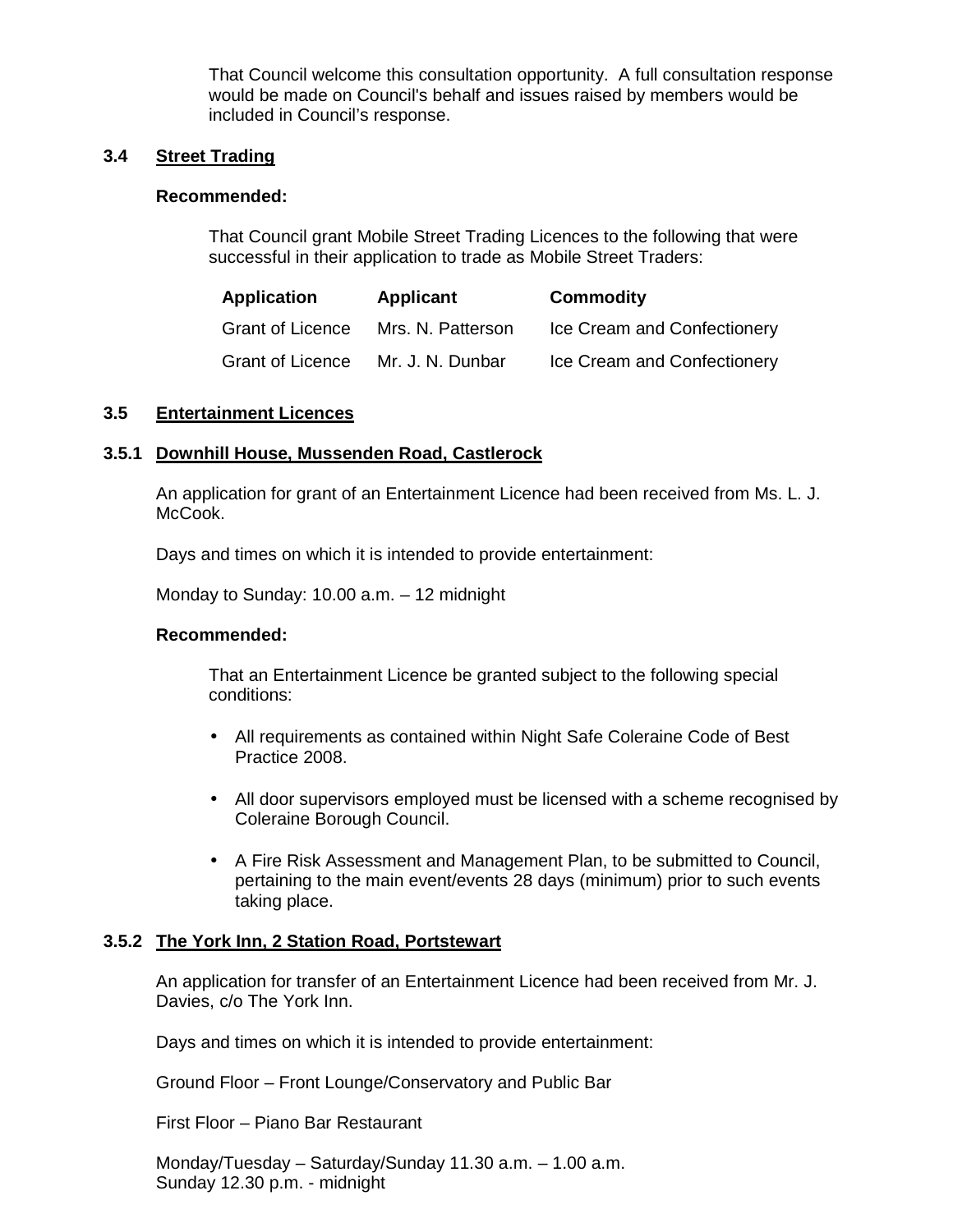## **Recommended:**

That the decision be deferred until the Council meeting on 22<sup>nd</sup> November, 2011 when both the applicant and objector would be given an opportunity to address Council.

## **3.6 For information**

## **3.6.1 Biodiversity Progress Report – Coleraine, Ballymoney and Limavady Biodiversity Officer**

The Biodiversity Officer was in attendance to present a progress report to members. She updated members on her work to date, highlighted various projects and public events and answered members' various questions.

Members congratulated her on her work after which she withdrew from the meeting.

## **3.6.2 Building Control Report**

Members noted information on this item, as detailed in the report.

#### **3.6.3 Outcome of Legal Proceedings**

| (1) | Defendant: | Mr. Graham Mullan                                                               |                                                                                                                                                                          |
|-----|------------|---------------------------------------------------------------------------------|--------------------------------------------------------------------------------------------------------------------------------------------------------------------------|
|     | Address:   | 15C Strand Road<br>Coleraine                                                    |                                                                                                                                                                          |
|     | Offences:  | Order 2004.                                                                     | Allowing a dog to foul contrary to Article 4 of The Litter<br>(NI) Order 1994 as amended by The Litter (Fixed Penalty)                                                   |
|     |            | Dogs (NI) Order 1983.                                                           | Allowing a dog to stray contrary to Article 22 (1) of The                                                                                                                |
|     |            |                                                                                 | The dog was not wearing a collar with the name and<br>address of the keeper inscribed on it or plate attached<br>contrary to Article 31 (2) of The Dogs (NI) Order 1983. |
|     |            | (1) of The Dogs (NI) Order 1983.                                                | Keeping a dog without a valid licence contrary to Article 17                                                                                                             |
|     | Results:   | Fine: Straying:<br>No Licence:<br>No ID:<br>Legal Costs:<br><b>Court Costs:</b> | £25.00<br>£25.00<br>£25.00<br>£70.00<br>£19.00                                                                                                                           |
| (2) | Defendant: | Miss Patricia McIlwaine                                                         |                                                                                                                                                                          |

| Address: | 75 Causeway Street |
|----------|--------------------|
|          | Portrush           |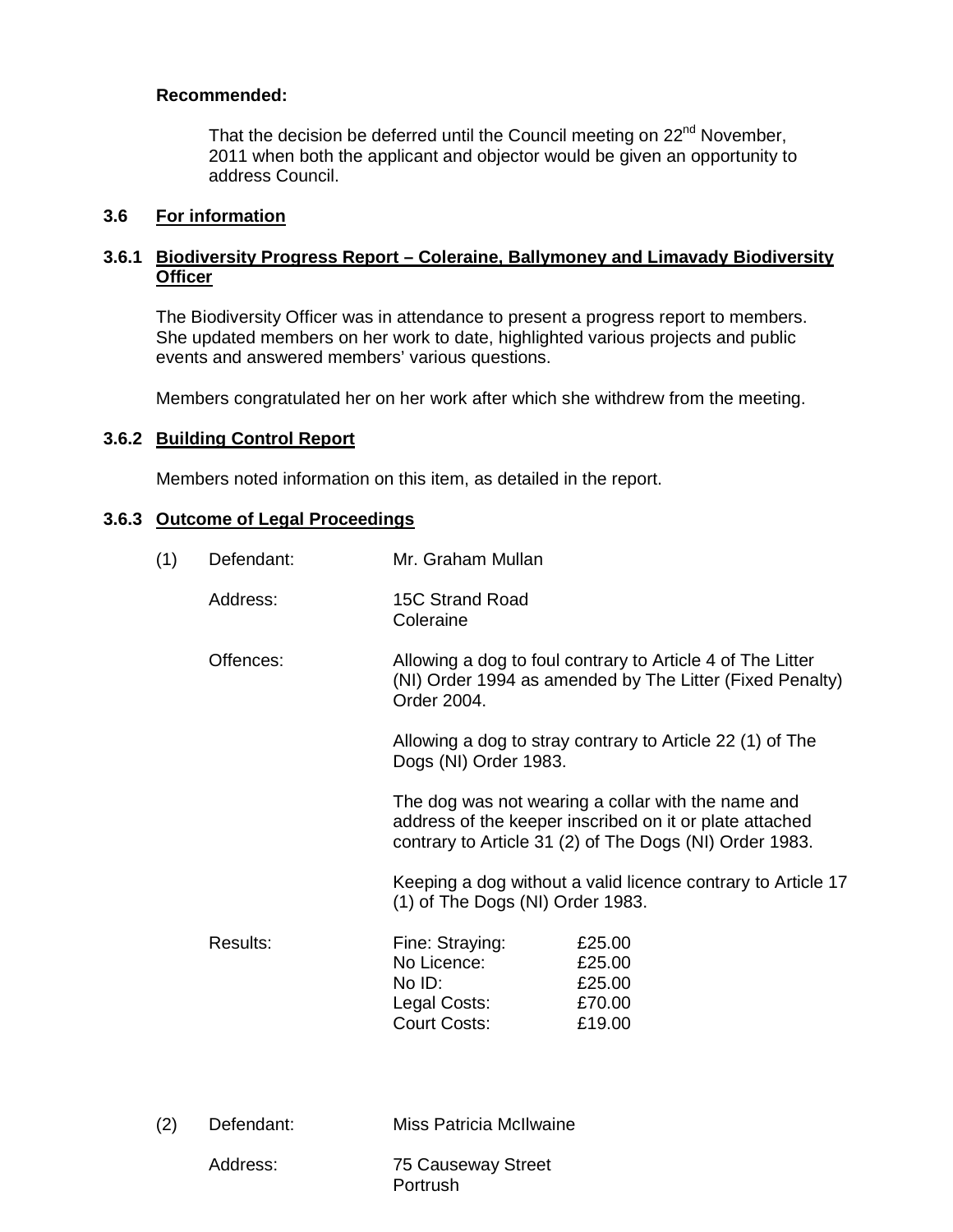- Offence: Keeping a dog without a valid licence contrary to Article 17 (1) of The Dogs (NI) Order 1983.
- Results: Fine: E50.00 Legal Costs: £70.00 Court Costs: £48.00
- (3) Defendant/Offender: Mrs. J. Davis
	- Address: 52 Quickthorn Place Coleraine
	- Offence: Unlawful disposal of household waste contrary to Article 3 (1) of the Litter (NI) Order 1994.
	- Result: Conviction
	- Defendant to pay: Fine: £50.00 Legal Costs: £70.00 Court Costs: £16.00

## (4) Test Case – Coleraine Borough Council v Ruskey Properties Ltd

| Defendant: | <b>Ruskey Properties Ltd</b> |
|------------|------------------------------|
|            |                              |

- Address: 73 Urbal Road Coagh **Cookstown**
- Date of Offence:  $9<sup>th</sup>$  July 2011
- Offence: Failing to carry out the necessary repair works to property at 6 Crocknamack Road, Portrush as specified in the attached Notice issued under Article 66 of the Pollution Control and Local Government (NI) Order 1978.

| Results: | Fine:              | £250.00 |
|----------|--------------------|---------|
|          | Costs:             | £70.00  |
|          | <b>Court Costs</b> | £16.00  |

## **4.0 LEISURE SERVICES' REPORT**

 The Report of the Corporate Director of Leisure and Development was considered (previously supplied).

Matters arising:

## **4.1 Coleraine Sports Council – Request for Grant**

Consideration was given to information on this request, as detailed in the report.

## **Recommended:**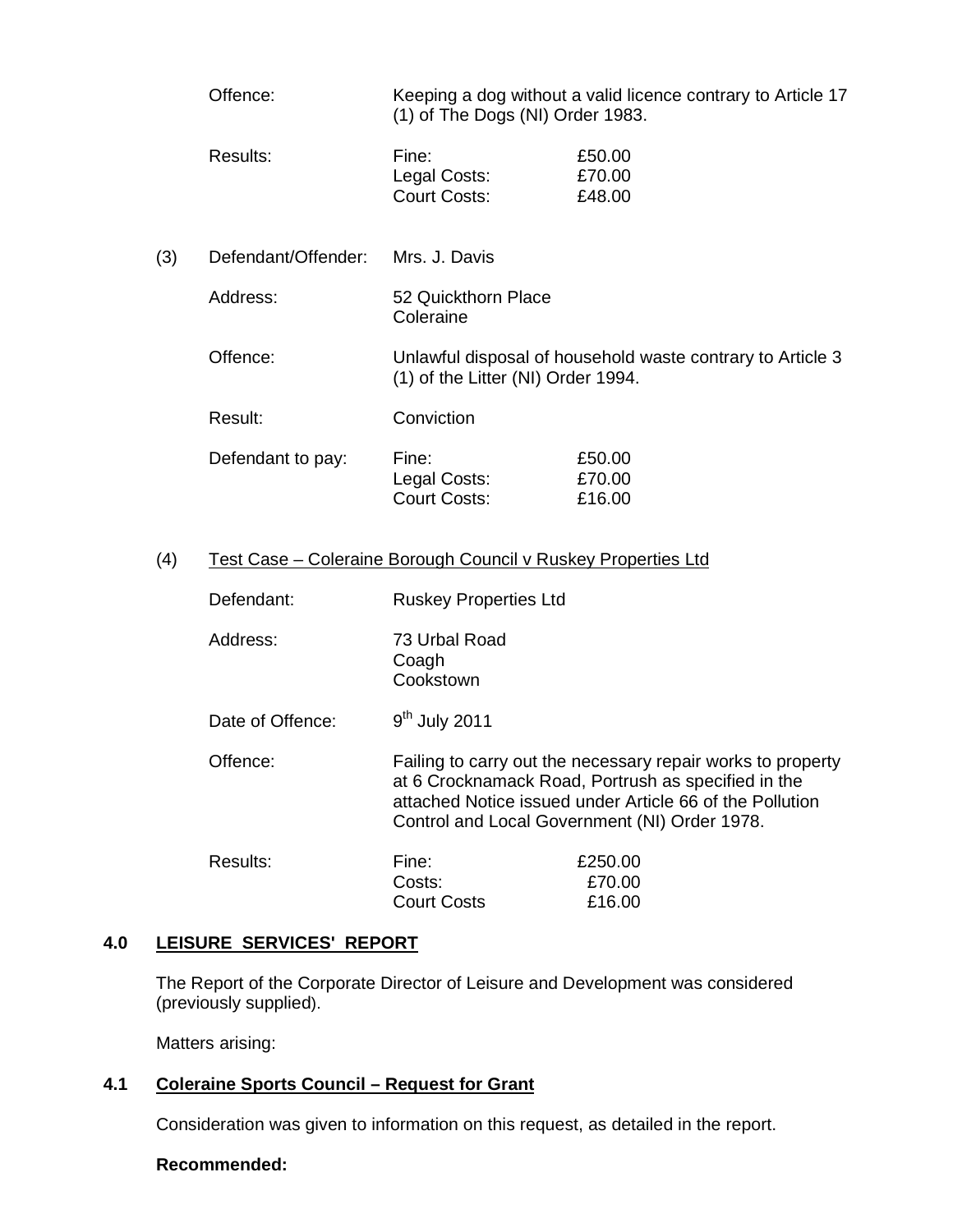On the proposal of The Deputy Mayor and seconded by Councillor Harding, that Council grant Coleraine Borough Arts Committee £7,425 to assist them with their work.

Members noted that the amount had been allowed for in the estimates.

#### **4.2 For Information**

#### Christmas Lights Switch On

Members noted the following dates for the Christmas Lights Switch On:

| Friday 25 <sup>th</sup> November   | - Coleraine      |
|------------------------------------|------------------|
| Saturday 26 <sup>th</sup> November | - Portstewart    |
| Friday 2 <sup>nd</sup> December    | - Portrush       |
| Saturday 3 <sup>rd</sup> December  | - Kilrea         |
| Monday 5 <sup>th</sup> December    | - Garvagh        |
| Thursday 8 <sup>th</sup> December  | - Castlerock     |
| Saturday 10 <sup>th</sup> December | - Portballintrae |

## **5.0 NILGA'S ANNUAL CONFERENCE/EXHIBITION**

The Corporate Director of Environmental Services advised members of the NILGA Annual Conference and Exhibition to be held on Thursday, 23<sup>rd</sup> February, 2012 in the Hilton Hotel, Templepatrick. Members interested in attending were asked to contact the Corporate Director of Environmental Services or the Administrative Officer.

A discussion ensued on this topic and a member requested information be brought to a future meeting on how much it cost Council to have five members on NILGA.

## **6.0 VACANT PROPERTIES, STRAND ROAD, COLERAINE**

A member referred to vacant properties in Strand Road, Coleraine which had been vandalised. The Corporate Director of Environmental Services advised he would investigate the matter.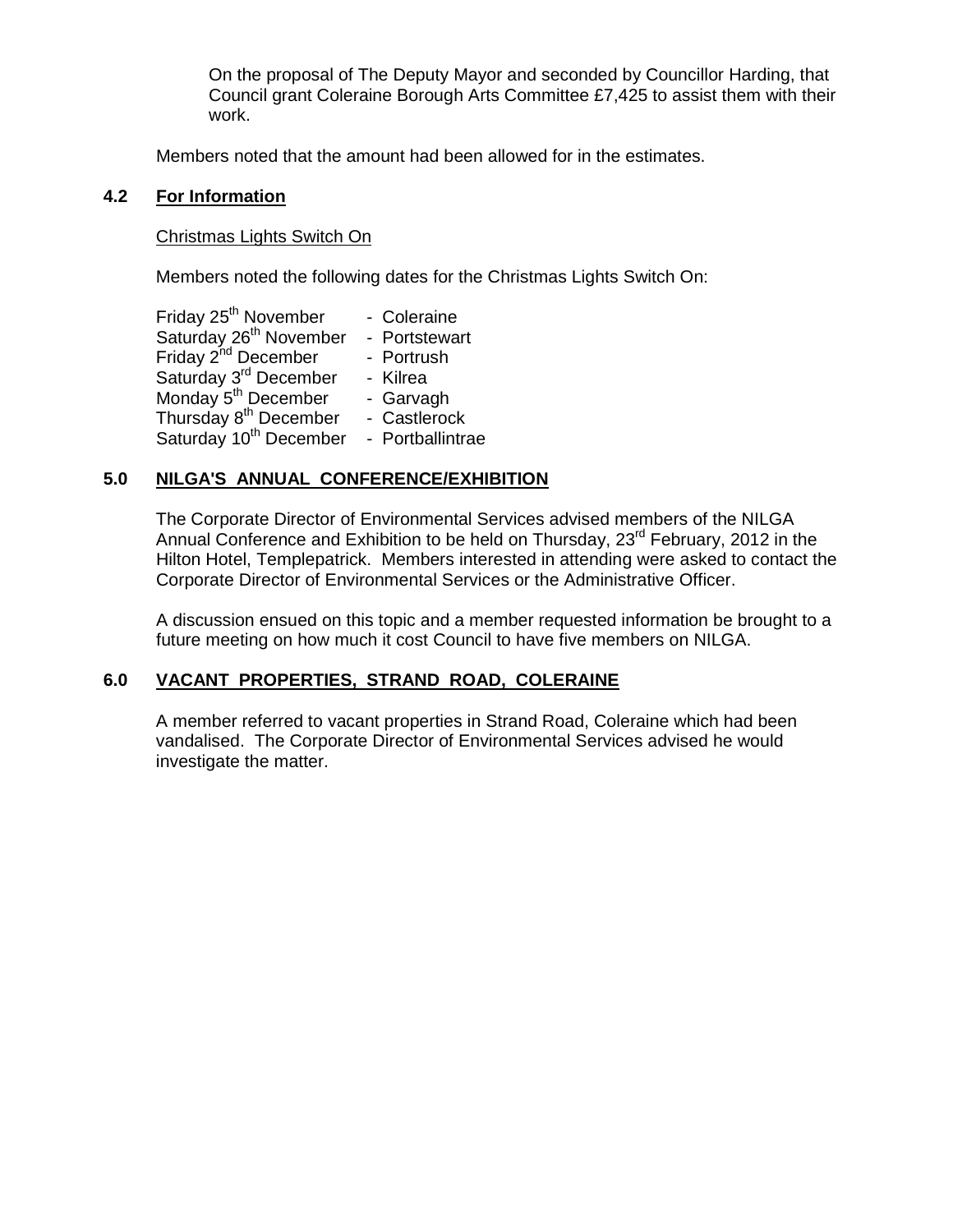## **POLICY AND DEVELOPMENT COMMITTEE**

# **15th November, 2011**

| <b>Present:</b>               | Councillor D. D. Barbour, in the Chair                                                                                                                                                                                                                                                                                |                                                                                                                       |
|-------------------------------|-----------------------------------------------------------------------------------------------------------------------------------------------------------------------------------------------------------------------------------------------------------------------------------------------------------------------|-----------------------------------------------------------------------------------------------------------------------|
|                               | The Mayor, Alderman J. M. Bradley                                                                                                                                                                                                                                                                                     |                                                                                                                       |
|                               | The Deputy Mayor, Councillor W. A. King                                                                                                                                                                                                                                                                               |                                                                                                                       |
|                               | <b>Aldermen</b>                                                                                                                                                                                                                                                                                                       |                                                                                                                       |
|                               | W. T. Creelman<br>N. F. Hillis                                                                                                                                                                                                                                                                                        | W. J. McClure                                                                                                         |
|                               | <b>Councillors</b>                                                                                                                                                                                                                                                                                                    |                                                                                                                       |
|                               | C. Alexander (Ms.)<br>C. Archibald<br>Y. Boyle (Ms.)<br>A. S. Cole<br>G. Duddy<br>E. P. Fielding (Mrs.)<br>M. Fielding<br><b>B.</b> Fitzpatrick                                                                                                                                                                       | D. Harding<br>R. J. Holmes<br>R. A. Loftus (Mrs.)<br>W. McCandless<br>D. McClarty<br>G. L. McLaughlin<br>A. McQuillan |
| Officers in<br>Attendance:    | Town Clerk and Chief Executive, Corporate Director of<br>Leisure and Development, Head of Development Services,<br>Head of Performance, Policy and Governance, Acting Head of<br>Finance, Community Development Manager (Items 1.0 - 2.1),<br>Transition Manager (Items $2.2 - 6.2$ ) and Administrative<br>Assistant |                                                                                                                       |
| <u>Also in</u><br>Attendance: | Ms. Francis Lundy, Riada Solutions (Items $1.0 - 2.1$ )                                                                                                                                                                                                                                                               |                                                                                                                       |
| Apology:                      | Alderman Mrs. Hickey                                                                                                                                                                                                                                                                                                  |                                                                                                                       |

## **1.0 WELCOME**

The Chairman welcomed all present to the meeting.

## **2.0 DEVELOPMENT SERVICES' REPORT**

 Consideration was given to the Report of the Head of Development Services (previously supplied).

Matters arising:

## **2.1 Presentation on Coleraine Community Warden Scheme**

The Community Development Manager outlined the background to the introduction of the Coleraine Community Warden Scheme. She then presented Ms. Francis Lundy who updated Members on the aims, objectives and operation of the Scheme.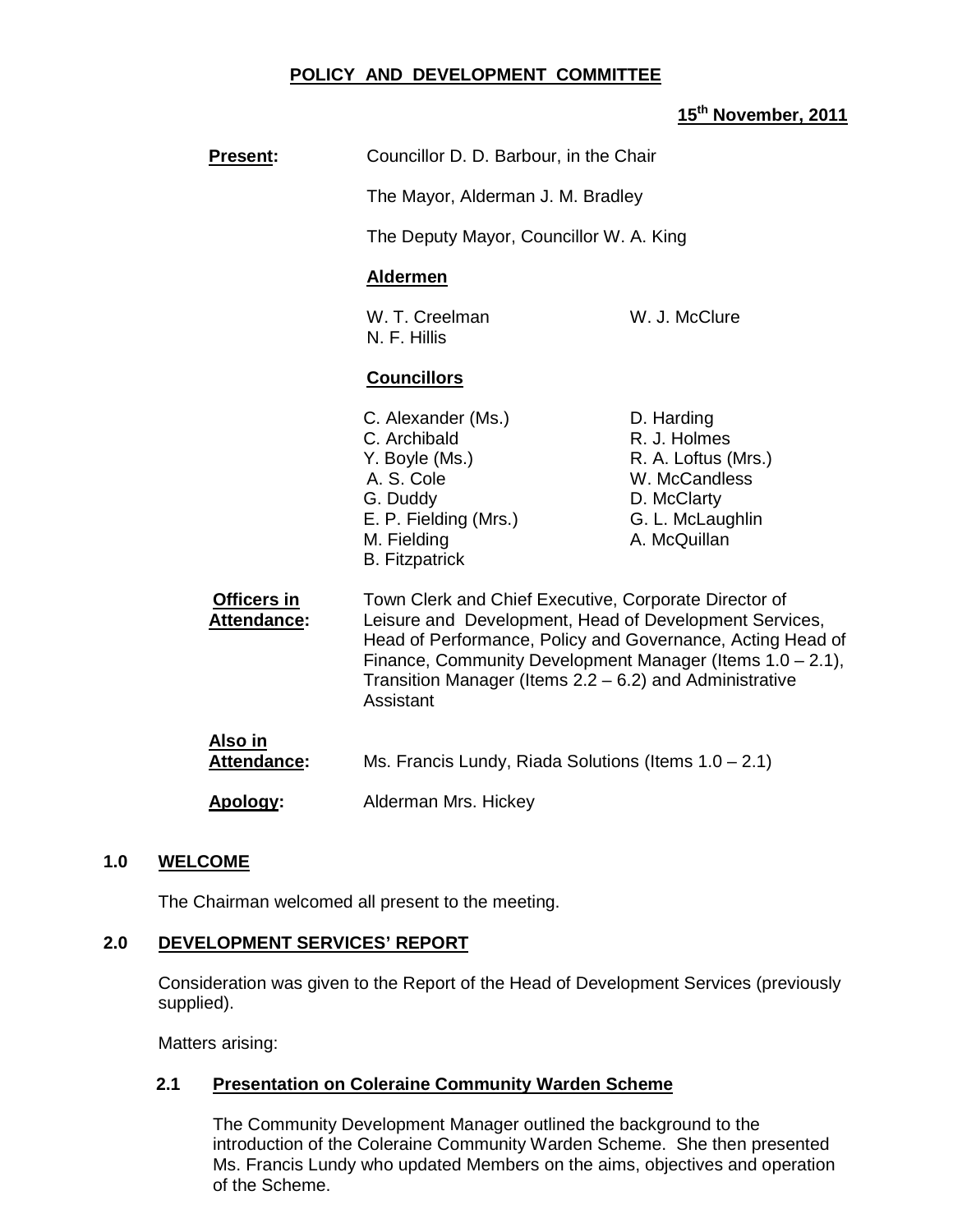A period of discussion ensued during which Ms. Lundy and the Community Development Manager answered Members' questions.

Members thanked Ms. Lundy for her presentation, following which she withdrew from the meeting.

## **2.2 East Strand Lighting Scheme**

Members noted that the funding application to the Northern Ireland Tourist Board (NITB) for this scheme was now at economic appraisal stage and a letter of offer would depend on match funding of £40,000 being in place.

The Head of Development Services reported that whilst an application for match funding from Landfill Tax would be made there was no certainty on its success and the decision on landfill would not be available within the timescale needed to avail of the NITB funding.

In order to match the funding from NITB, Committee was asked to approve the allocation of £40,000 from Council's existing capital budget, via transfer of funds from the Visitor Servicing budget to the lighting project. This would not increase the capital budget.

During discussion it was proposed by Alderman Hillis and seconded by Councillor Fitzpatrick:

 That Council accepts the recommendation to match the NITB funding from the capital budget.

It was proposed as an amendment by Councillor Duddy and seconded by Alderman McClure:

That Council defers this scheme at this time.

## **Recommended:**

 Following further discussion and with the agreement of the proposers, that the Head of Development Services provide a more detailed report on this scheme to the November meeting of Council.

## **2.3 For Information**

Members noted information on the following topics, as contained in the report:

- i) North West '200' Workshop  $-24<sup>th</sup>$  November, 2011
- ii) Revision of Industrial Development Act 1982: Consultation
- iii) Social Investment Fund
- iv) Portrush and Portstewart Resort Lighting Scheme and Refurbishment of Lansdowne Shelter, Portrush – Public Consultation
- v) Policing and Community Safety Partnership

## **3.0 ADMINISTRATIVE SERVICES**

## **3.1 For Information**

i) December Meetings - Members noted revised arrangements for Council